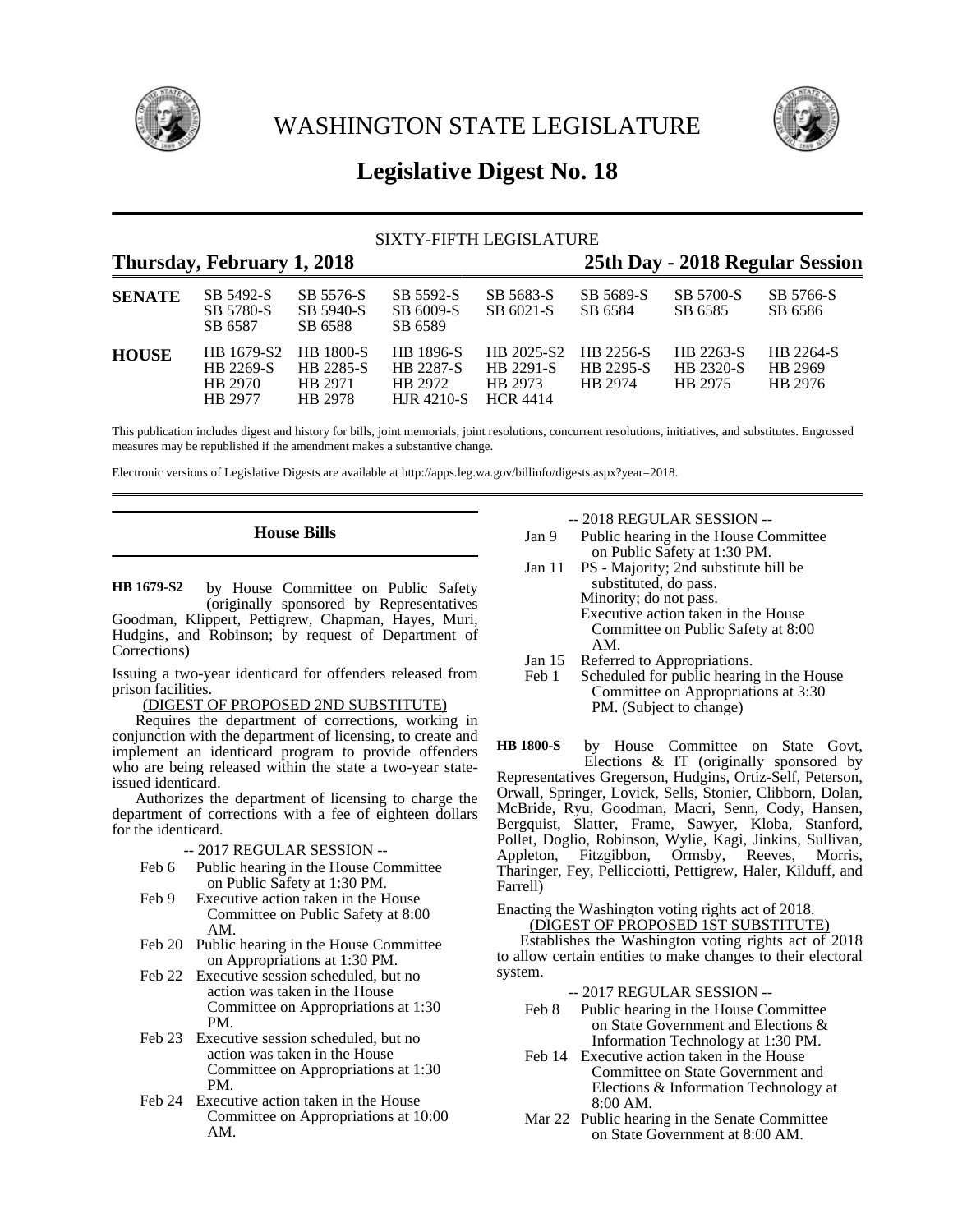- -- 2018 REGULAR SESSION --
- Jan 9 Public hearing in the House Committee on State Government and Elections & Information Technology at 8:00 AM.
- Jan 12 Executive session scheduled, but no action was taken in the House Committee on State Government, Elections & Information Technology at 10:00 AM.
- Jan 16 SEIT Majority; 1st substitute bill be substituted, do pass.
	- Minority; do not pass. Executive action taken in the House Committee on State Government and Elections & Information Technology at 8:00 AM.
- Jan 18 Referred to Rules 2 Review.
- Jan 19 Placed on second reading by Rules Committee.

by House Committee on Education (originally sponsored by Representatives Dolan, Stonier, Lovick, Springer, Appleton, Bergquist, Manweller, Tarleton, Frame, Goodman, and Ormsby) **HB 1896-S**

Expanding civics education in public school.

(DIGEST OF PROPOSED 1ST SUBSTITUTE)

Creates the expanded civics education teacher training program within the office of the superintendent of public instruction to provide for the selection of a team of qualified social studies teachers, and when appropriate, civics education specialists, from across the state.

Requires each school district to offer a one-half credit stand-alone course in civics as an elective course to high school students in the district.

Requires the office of the superintendent of public instruction to select two school districts to serve as demonstration sites for enhanced civics education.

-- 2017 REGULAR SESSION --

- Mar 14 Public hearing in the House Committee on Education at 1:30 PM.
	- -- 2018 REGULAR SESSION --
- Jan 8 Public hearing in the House Committee on Education at 1:30 PM.
- Jan 11 ED Majority; 1st substitute bill be substituted, do pass. Executive action taken in the House Committee on Education at 8:00 AM.
- Jan 15 Referred to Appropriations.

by House Committee on Public Safety (originally sponsored by Representatives Goodman, Klippert, Pettigrew, Hayes, Griffey, Chapman, and Jinkins) **HB 2025-S2**

Requiring the development and implementation of a comprehensive plan to improve offender programs.

(DIGEST OF PROPOSED 2ND SUBSTITUTE)

Requires the department of corrections to develop and implement a comprehensive plan for cognitive behavioral change programs and reentry specific programs which must prioritize funding for and implementation of programs that: (1) Follow the risk needs responsivity model;

(2) Focus on higher risk offenders, including violent and nonviolent offenders;

(3) Are deemed evidence-based or research-based by the state institute for public policy or Washington State University, or are recognized in a nationally observed repository, including the national institute of justice, national institute of corrections, or the substance abuse and mental health services administration's national registry of evidence-based programs and practices; and

(4) Have measurable outcomes including reducing recidivism and readmissions to correctional institutions below current levels.

-- 2017 REGULAR SESSION --

- Feb 14 Public hearing in the House Committee on Public Safety at 1:30 PM.
- Feb 16 Executive action taken in the House Committee on Public Safety at 8:00 AM.
- Feb 23 Public hearing in the House Committee on Appropriations at 1:30 PM.
- Feb 24 Executive session scheduled, but no action was taken in the House Committee on Appropriations at 10:00 AM.

-- 2018 REGULAR SESSION --

- Jan 9 Public hearing in the House Committee on Public Safety at 1:30 PM.
- Jan 18 PS Majority; 2nd substitute bill be substituted, do pass. Executive action taken in the House Committee on Public Safety at 8:00 AM.
- 
- Jan 23 Referred to Appropriations.<br>Jan 29 Public hearing in the House Public hearing in the House Committee on Appropriations at 3:30 PM.

by House Committee on Early Learning & Human Services (originally sponsored by **HB 2256-S**

Representatives Graves, Frame, Dent, Kagi, Tarleton, Fey, Eslick, Slatter, Muri, Hargrove, Dolan, Senn, McDonald, Reeves, Young, Kloba, Ormsby, Lovick, Doglio, Stonier, and Gregerson)

Concerning the online availability of foster parent preservice training.

### (DIGEST OF PROPOSED 1ST SUBSTITUTE)

Requires all components of the foster parent preservice training to be made available online.

Requires the department of social and health services to allow individuals to complete as much online preservice training as is practicable while requiring that some preservice training be completed in person.

#### -- 2018 REGULAR SESSION --

- Jan 12 Public hearing in the House Committee on Early Learning & Human Services at 10:00 AM.
- Jan 16 ELHS Majority; 1st substitute bill be substituted, do pass. Executive action taken in the House Committee on Early Learning & Human Services at 8:00 AM.
- Jan 18 Referred to Rules 2 Review.
- Jan 19 Placed on second reading by Rules Committee.
- Jan 22 1st substitute bill substituted.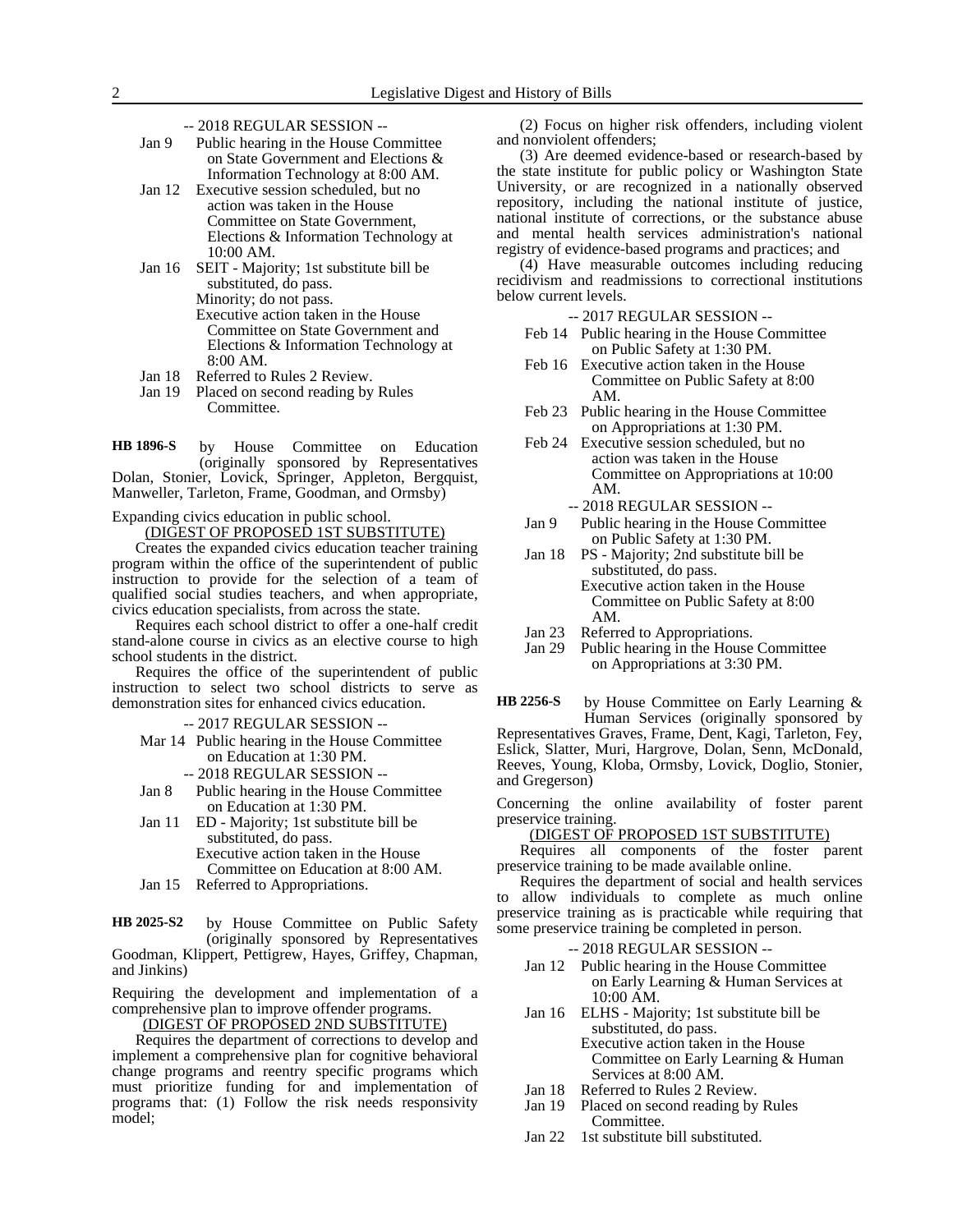Rules suspended. Placed on Third Reading. Third reading, passed; yeas, 95; nays, 0; absent, 0; excused, 3. -- IN THE SENATE --

Jan 24 First reading, referred to Human Services & Corrections.

by House Committee on Public Safety (originally sponsored by Representatives Goodman, MacEwen, Muri, Kilduff, Hayes, Reeves, Chapman, Haler, Johnson, Tarleton, Tharinger, Hudgins, Dent, Van Werven, Fey, Eslick, McBride, Slatter, Dolan, Valdez, Stanford, Macri, Appleton, Ormsby, Ryu, Lovick, Doglio, and Gregerson) **HB 2263-S**

Concerning governmental continuity during emergency periods.

#### (DIGEST OF PROPOSED 1ST SUBSTITUTE)

Finds that the ability of government to fulfill its constitutional and statutory responsibilities by continuing to conduct essential functions and services during the periods of significant disruption that follow catastrophic incidents requires all levels and branches of state and local government to conduct planning and preparation for continuity of operations and government to assist in fulfilling these responsibilities.

States that sections 4 through 10 of this act take effect if the proposed amendment to Article II, section 42 of the state Constitution, providing governmental continuity during emergency periods resulting from a catastrophic incident, is approved by the voters at the next general election.

-- 2018 REGULAR SESSION --

- Jan 11 Public hearing in the House Committee on Public Safety at 8:00 AM.
- Jan 18 PS Majority; 1st substitute bill be substituted, do pass. Executive action taken in the House

Committee on Public Safety at 8:00 AM.

- Jan 23 Referred to Appropriations.<br>Feb 1 Scheduled for public hearing
- Scheduled for public hearing in the House Committee on Appropriations at 3:30 PM. (Subject to change)

by House Committee on Health Care & Wellness (originally sponsored by Representatives Cody, Harris, Slatter, Macri, Stonier, Robinson, DeBolt, Johnson, McBride, Tharinger, Dolan, Kloba, Appleton, Jinkins, and Ormsby) **HB 2264-S**

Concerning hospital privileges for advanced registered nurse practitioners and physician assistants.

<u>(DIGEST OF PROPOSED 1ST SUBSTITUTE)</u>

Addresses the duty of a hospital or facility to request information from physician assistants and advanced registered nurse practitioners, who will provide clinical care under his or her license, before granting or renewing clinical privileges.

- -- 2018 REGULAR SESSION --
- Jan 10 Public hearing in the House Committee on Health Care & Wellness at 1:30 PM.
- Jan 17 HCW Majority; 1st substitute bill be substituted, do pass.

Executive action taken in the House Committee on Health Care & Wellness at 1:30 PM.

Jan 22 Referred to Rules 2 Review.

by House Committee on Community Development, Housing & Tribal Affairs (originally sponsored by Representatives Kilduff, Muri, **HB 2269-S**

Kraft, Stanford, Eslick, McBride, Sawyer, Orcutt, Haler, Senn, Reeves, Young, Ryu, and Doglio)

Concerning tax relief for adaptive automotive equipment for veterans and service members with disabilities.

(DIGEST OF PROPOSED 1ST SUBSTITUTE)

Delays, until July 1, 2028, the expiration of the sales and use tax exemption for adaptive equipment required to customize vehicles for disabled veterans in order to: (1) Provide specific financial relief for severely injured veterans; and

(2) Ameliorate a negative consequence of the state's tax structure.

-- 2018 REGULAR SESSION --

- Jan 9 Public hearing in the House Committee on Community Development and Housing & Tribal Affairs at 10:00 AM.
- Jan 16 CDHT Majority; 1st substitute bill be substituted, do pass. Executive action taken in the House Committee on Community Development and Housing & Tribal Affairs at 10:00 AM.
- Jan 19 Referred to Finance.<br>Feb 2 Scheduled for public
- Scheduled for public hearing in the House Committee on Finance at 10:00 AM. (Subject to change)
- Feb 5 Scheduled for executive session in the House Committee on Finance at 8:00 AM. (Subject to change)

by House Committee on Agriculture & Natural Resources (originally sponsored by Representatives Chapman, Tarleton, Lytton, Tharinger, Blake, and Appleton) **HB 2285-S**

Establishing a reporting process for the department of natural resources regarding certain marbled murrelet habitat information.

#### (DIGEST OF PROPOSED 1ST SUBSTITUTE)

Finds that protecting the habitat of the marbled murrelet is beneficial to the state and our environment, however, the protection and recovery of the murrelets may have impacts, specifically on timber jobs in our rural communities and lost revenues to our schools, counties, and junior taxing districts through reduced timber harvests.

Requires the department of natural resources to provide a report to the legislature that includes an economic analysis of: (1) The net loss or gain of revenues to each of the trust beneficiaries from a proposed marbled murrelet habitat conservation plan approved by the board of natural resources and forwarded to or approved by the United States fish and wildlife service;

(2) The potential net loss or gain of jobs for each impacted county; and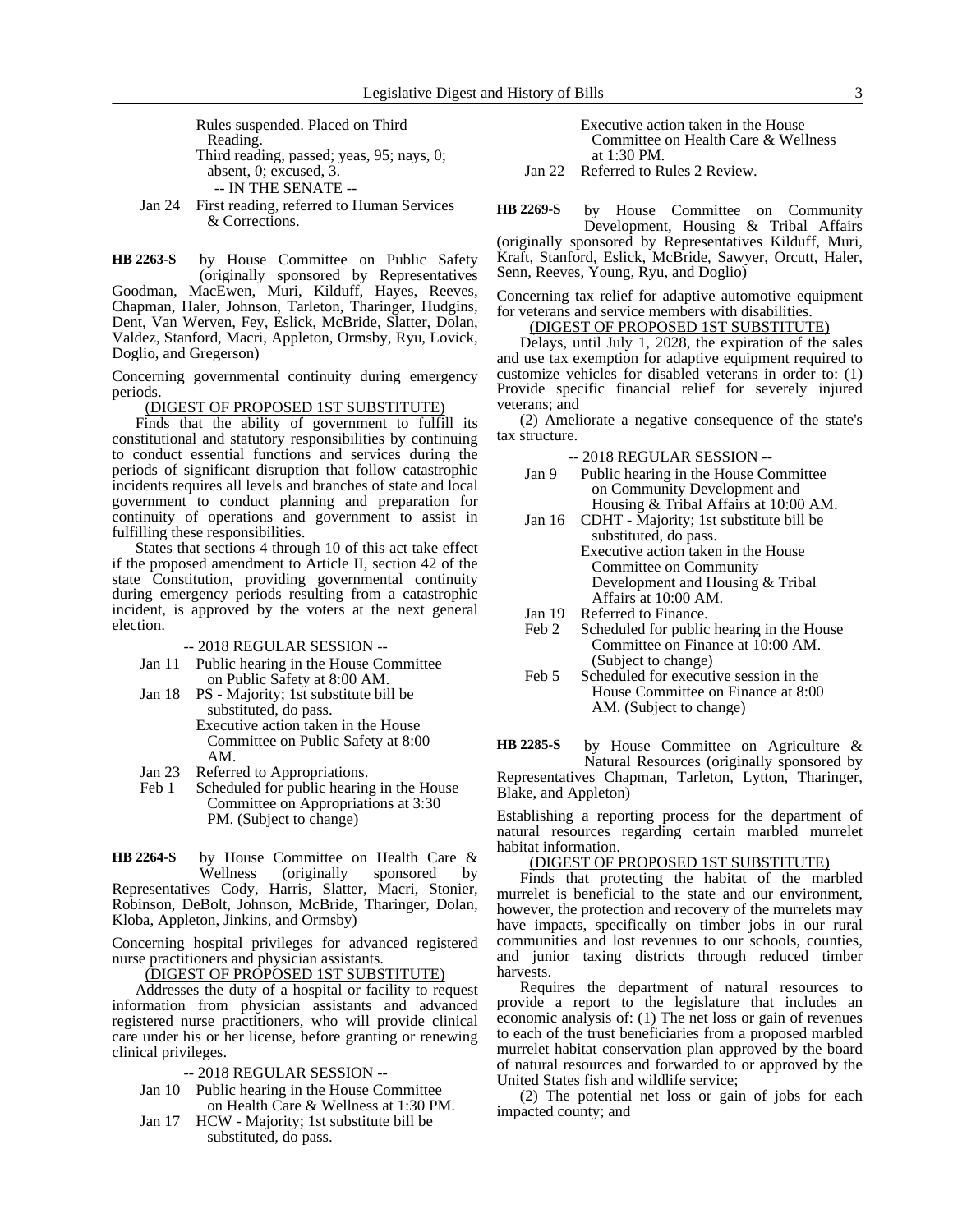(3) Economic activity benefits from additional conservation measures that support murrelet protection and recovery.

Requires the commissioner of public lands to appoint a marbled murrelet advisory committee to assist the department in developing and providing the report.

- -- 2018 REGULAR SESSION --
- Jan 10 Public hearing in the House Committee on Agriculture & Natural Resources at 8:00 AM.
- Jan 17 AGNR Majority; 1st substitute bill be substituted, do pass.
	- Executive action taken in the House Committee on Agriculture & Natural Resources at 8:00 AM.
- Jan 19 Referred to Rules 2 Review.
- Jan 26 Placed on second reading by Rules Committee.

by House Committee on Public Safety (originally sponsored by Representatives Hayes, Ortiz-Self, Eslick, Ryu, Harmsworth, Sells, Peterson, Van Werven, Pellicciotti, Klippert, Goodman, Kloba, Tarleton, Fey, Santos, Smith, Tharinger, Dolan, Valdez, Stanford, Appleton, Lovick, Doglio, Griffey, Stonier, and Gregerson) **HB 2287-S**

Establishing a criminal justice system diversion center pilot project.

(DIGEST OF PROPOSED 1ST SUBSTITUTE)

Requires the Washington association of sheriffs and police chiefs to administer a criminal justice system diversion center pilot project to make improvements in: (1) Reducing recidivism and the use of crisis and emergency resources;

(2) Decreasing behaviors associated with untreated mental health and substance use disorders; and

(3) Increasing effective engagement with treatment providers, housing stability, engagement in prosocial activity, and rates of employment and financial selfsufficiency.

Expires July 1, 2020.

-- 2018 REGULAR SESSION --

- Jan 8 Public hearing in the House Committee on Public Safety at 1:30 PM.
- Jan 18 PS Majority; 1st substitute bill be substituted, do pass. Executive action taken in the House Committee on Public Safety at 8:00
- AM.
- Jan 23 Referred to Appropriations.<br>Feb 1 Scheduled for public hearing Scheduled for public hearing in the House Committee on Appropriations at 3:30 PM. (Subject to change)

by House Committee on Health Care & Wellness (originally sponsored Representatives Kraft, Wylie, Jinkins, and Harris) **HB 2291-S**

Concerning the licensure and certification of massage therapists and reflexologists.

### (DIGEST OF PROPOSED SUBSTITUTE)

Requires a licensed massage therapist or a certified reflexologist to have government-issued photo identification on his or her person at all times he or she practices massage therapy or reflexology; and requires the photo identification to bear the same name as the massage therapy license or reflexology certification.  $-2018$  BEGULAR SESSION

| -- 2018 REGULAR SESSION --                   |
|----------------------------------------------|
| Jan 10 Public hearing in the House Committee |
| on Health Care & Wellness at 1:30 PM.        |

- Jan 17 HCW Majority; 1st substitute bill be substituted, do pass. Executive action taken in the House Committee on Health Care & Wellness at 1:30 PM.
- Jan 22 Referred to Rules 2 Review.
- by House Committee on Transportation (originally sponsored by Representatives **HB 2295-S**

Slatter, Fey, McBride, Dolan, Macri, and Doglio)

Encouraging the use of electric or hybrid-electric aircraft for regional air travel.

(DIGEST OF PROPOSED 1ST SUBSTITUTE)

Establishes the linking communities by encouraging regional aircraft electrification act (the LINK-AIR act).

Requires the department of transportation to: (1) Solicit input from the work group and adopt goals for encouraging the use of electric or hybrid-electric aircraft in commercial air travel in the state; and

(2) Convene a work group to analyze the state of the electrically powered aircraft industry and current infrastructure to develop a sustainable plan for achieving the goals as developed by the work group.

Provides a July 1, 2020, expiration date for the work group.

-- 2018 REGULAR SESSION --

- Jan 11 Public hearing in the House Committee on Transportation at 3:30 PM.
- Jan 17 TR Majority; 1st substitute bill be substituted, do pass. Minority; do not pass. Minority; without recommendation.

Executive action taken in the House Committee on Transportation at 3:30 PM.

- Jan 22 Referred to Rules 2 Review.
- Jan 26 Placed on second reading by Rules Committee.

by House Committee on Community Development, Housing & Tribal Affairs (originally sponsored by Representatives Reeves, Stanford, Bergquist, Tarleton, Slatter, Shea, Barkis, Senn, and Ryu; by request of Insurance Commissioner) **HB 2320-S**

Concerning the creation of a work group to study and make recommendations on natural disaster mitigation and resiliency activities.

#### (DIGEST OF PROPOSED 1ST SUBSTITUTE)

Creates a working group to study and make recommendations on natural disaster and resiliency activities.

-- 2018 REGULAR SESSION --

Jan 11 Public hearing in the House Committee on Community Development and Housing & Tribal Affairs at 1:30 PM.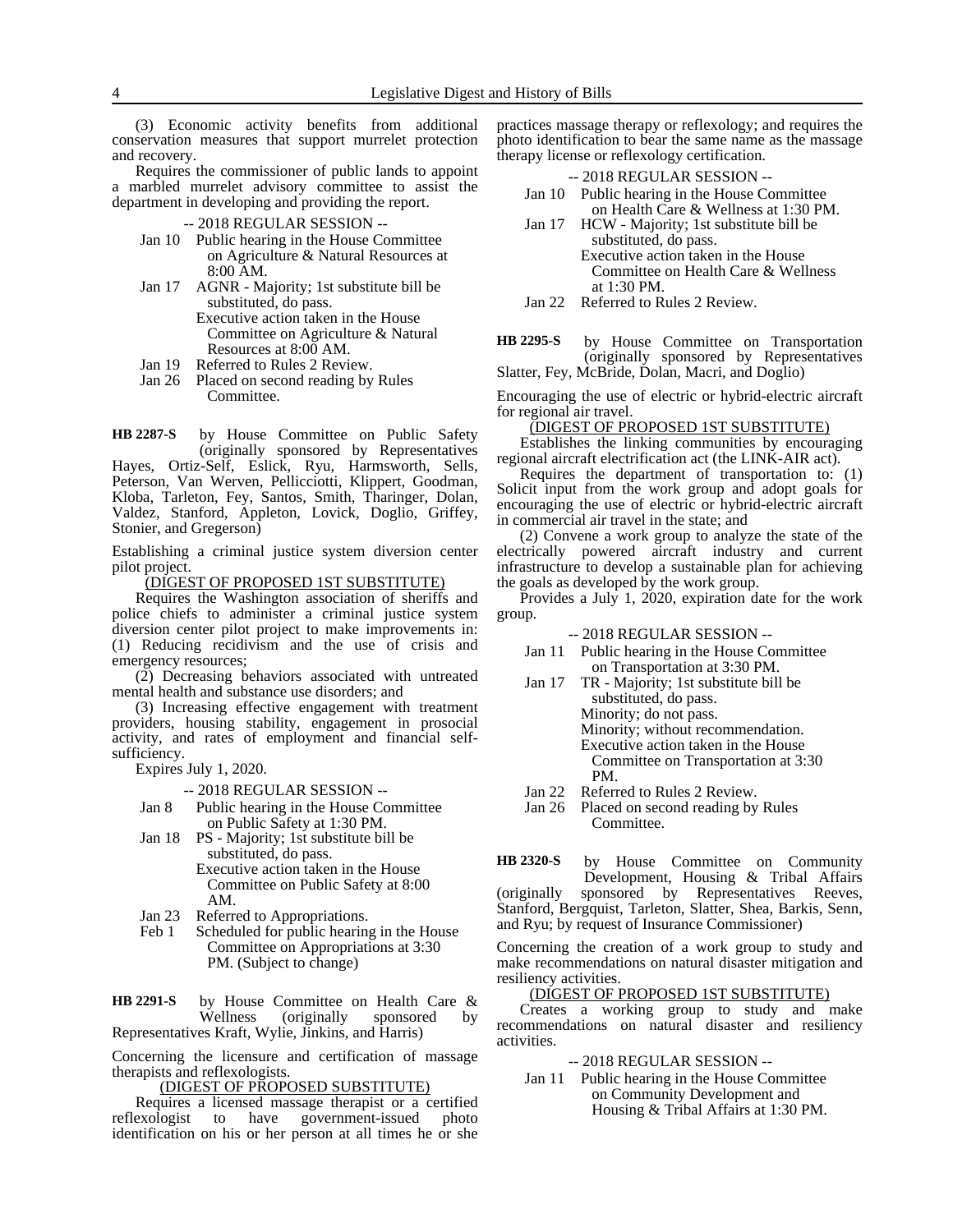- Jan 16 CDHT Majority; 1st substitute bill be substituted, do pass. Executive action taken in the House Committee on Community Development and Housing & Tribal Affairs at 10:00 AM. Jan 19 Referred to Rules 2 Review.
- Jan 26 Placed on second reading by Rules Committee.
- Jan 29 1st substitute bill substituted. Rules suspended. Placed on Third Reading. Third reading, passed; yeas, 95; nays, 0;
	- absent, 0; excused, 3. -- IN THE SENATE --
- Jan 31 First reading, referred to Financial Institutions & Insurance.

by Representatives Van Werven and Muri **HB 2969**

Extending the business and occupation tax return filing due date for annual filers.

States that business and occupation tax payments, for annual filers, are due on or before the last day of the third month immediately following the end of the period covered by the return.

-- 2018 REGULAR SESSION --

- Jan 31 First reading, referred to Finance (Not Officially read and referred until adoption of Introduction report).
- by Representatives Hudgins, Morris, Kloba, and Muri **HB 2970**

Establishing an autonomous vehicle work group.

Requires the transportation commission to convene a work group to develop policy recommendations to address the operation of autonomous vehicles on public roadways in the state.

Expires December 31, 2023.

-- 2018 REGULAR SESSION --

- Jan 31 First reading, referred to Transportation (Not Officially read and referred until adoption of Introduction report).
- Feb 5 Scheduled for public hearing in the House Committee on Transportation at 1:30 PM. (Subject to change)
- Feb 6 Scheduled for executive session in the House Committee on Transportation at 10:00 AM. (Subject to change)

by Representatives Hudgins, Shea, Morris, Kloba, and Muri **HB 2971**

Concerning the development of a report by the governor's autonomous vehicle work group concerning the testing of autonomous commercial motor vehicles on public roadways in the state.

Requires the governor's autonomous vehicle work group, established under executive order 17-02, to prepare a report to the legislature: (1) Evaluating the merits of a pilot project to test the use of autonomous commercial motor vehicles on public roadways in the state; and

(2) Making recommendations for the design of the pilot project.

-- 2018 REGULAR SESSION --

Jan 31 First reading, referred to Transportation (Not Officially read and referred until adoption of Introduction report).

by Representatives Sawyer and Condotta **HB 2972**

Creating a drug enforcement task force on the illicit production of marijuana.

Requires the Washington state patrol to create a new drug enforcement task force with the sole purpose of controlling the illicit production of marijuana and marijuana-related products in the state.

-- 2018 REGULAR SESSION --

Jan 31 First reading, referred to Public Safety (Not Officially read and referred until adoption of Introduction report).

by Representatives Barkis, Haler, and Dolan **HB 2973**

Modifying provisions related to surveys and maps in chapter 58.24 RCW.

Modifies state agency for surveys and maps provisions.

-- 2018 REGULAR SESSION --

- Jan 31 First reading, referred to Agriculture & Natural Resources (Not Officially read and referred until adoption of Introduction report).
- by Representatives Young, Sawyer, Condotta, Jenkin, Kirby, and Vick **HB 2974**

Authorizing spirits, beer, and wine theater licensees to have one additional screen.

Authorizes a theater that serves alcohol to customers in each screen at the theater to have one additional screen, with no more than three hundred seats, where alcohol may be served under the terms of the spirits, beer, and wine theater license.

-- 2018 REGULAR SESSION --

- Jan 31 First reading, referred to Commerce & Gaming (Not Officially read and referred until adoption of Introduction report).
- Feb 1 Scheduled for public hearing and executive session in the House Committee on Commerce & Gaming at 8:00 AM. (Subject to change)
- by Representatives McCabe, Wylie, Orcutt, Irwin, Chapman, Goodman, and Griffey **HB 2975**

Concerning snow bikes.

Requires the department of licensing to allow a motorcycle owner to register or renew his or her registration and, at the same time, register or renew the vehicle for use as a snow bike.

Includes snow bikes in the definition of "snowmobile" for purposes of department of licensing provisions.

Allows a person to operate a motorcycle, that previously had been converted to a snow bike, upon a public road, street, or highway of this state if certain conditions are met.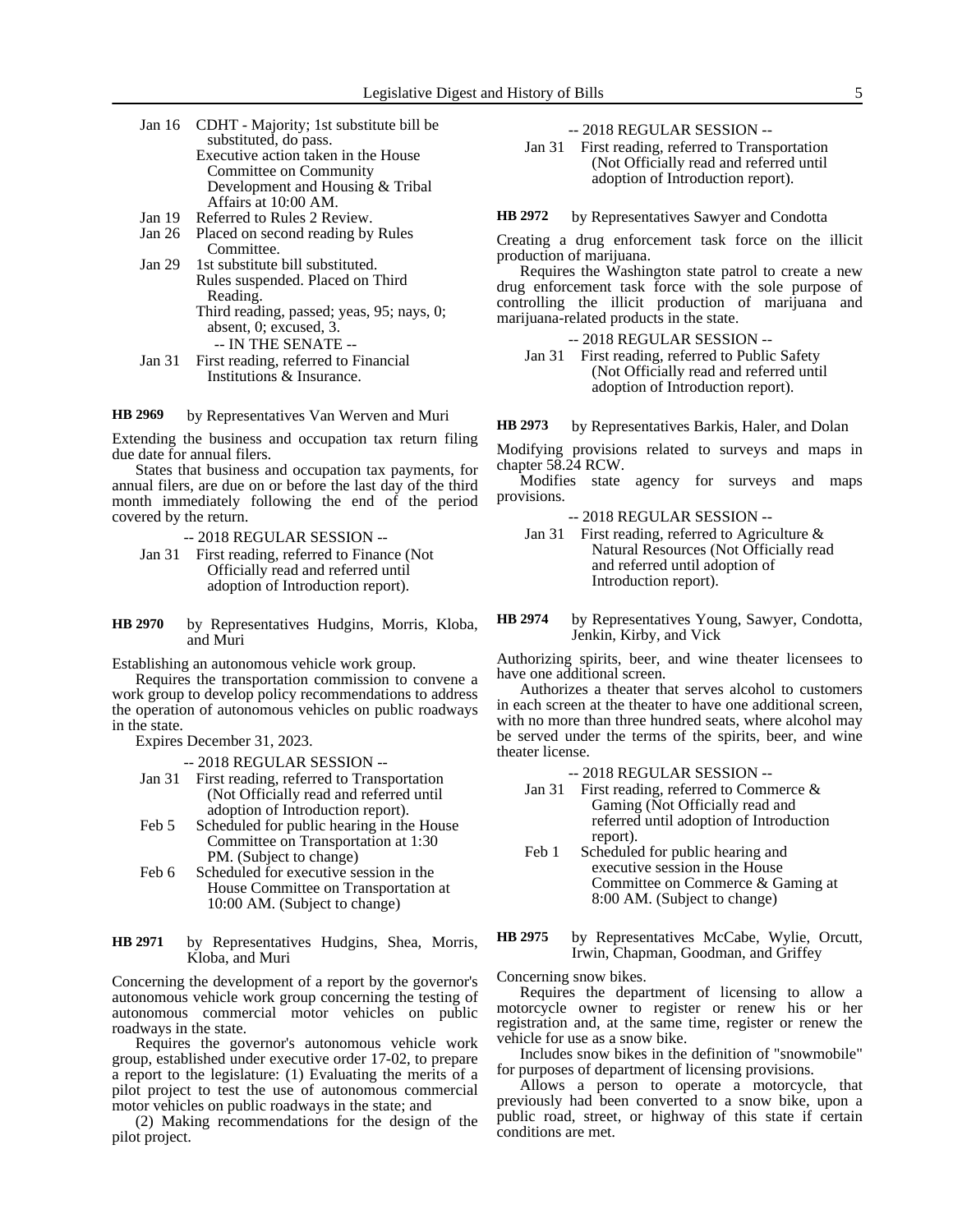- -- 2018 REGULAR SESSION --
- Jan 31 First reading, referred to Transportation (Not Officially read and referred until adoption of Introduction report).
- Feb 5 Scheduled for public hearing in the House Committee on Transportation at 1:30 PM. (Subject to change)
- Feb 6 Scheduled for executive session in the House Committee on Transportation at 10:00 AM. (Subject to change)

by Representatives Peterson and Ortiz-Self **HB 2976**

Recognizing the fourth Saturday of September as public lands day.

Declares the last Saturday of September as public lands day.

- -- 2018 REGULAR SESSION --
- Jan 31 First reading, referred to State Government, Elections & Information Technology (Not Officially read and referred until adoption of Introduction report).
- Feb 2 Scheduled for executive session in the House Committee on State Government and Elections & Information Technology at 8:00 AM. (Subject to change)
- by Representatives Shea, McCabe, and Holy **HB 2977**

Concerning unemployment insurance benefits for individuals required by law to be terminated from employment and the unemployment insurance experience rating for affected employers.

Requires an individual who was terminated for gross misconduct related to a criminal act, for which the employer is required by law to terminate the individual, to be disqualified for unemployment insurance benefits in connection with employment with that employer.

Requires the employer, if an individual is terminated due to a criminal conviction, or a finding of fact, that constitutes gross misconduct, to notify the employment security department within seven days of terminating the individual's employment.

Authorizes a contribution paying base year employer to receive relief of charges for benefits if the benefit charges result from payment to an individual who was terminated from employment due to pending charges of a criminal act for which the employer is required by law to terminate the individual.

-- 2018 REGULAR SESSION --

Jan 31 First reading, referred to Labor & Workplace Standards (Not Officially read and referred until adoption of Introduction report).

by Representatives Harmsworth, Griffey, Muri, Walsh, Graves, Manweller, Stambaugh, McDonald, Kraft, Stokesbary, Taylor, Eslick, Hayes, Holy, and Pike **HB 2978**

Reducing the state retail sales and use tax rate.

Lowers the rate for retail sales and use taxes.

-- 2018 REGULAR SESSION --

Jan 31 First reading, referred to Finance (Not Officially read and referred until adoption of Introduction report).

#### **House Joint Resolutions**

by House Committee on Public Safety (originally sponsored by Representatives Johnson, Goodman, Muri, MacEwen, Kilduff, Hayes, Reeves, Chapman, Haler, Walsh, Tarleton, Tharinger, Dent, Hudgins, Valdez, Stanford, Macri, Ryu, and Appleton) **HJR 4210-S**

Amending the state Constitution to provide governmental continuity during emergency periods resulting from a catastrophic incident.

(DIGEST OF PROPOSED 1ST SUBSTITUTE)

Proposes an amendment to the state Constitution to provide governmental continuity during emergency periods resulting from a catastrophic incident.

-- 2018 REGULAR SESSION --

- Jan 11 Public hearing in the House Committee on Public Safety at 8:00 AM.
- Jan 18 PS Majority; 1st substitute bill be substituted, do pass. Minority; do not pass. Minority; without recommendation. Executive action taken in the House Committee on Public Safety at 8:00 AM.
- Jan 23 Referred to Appropriations.
- Feb 1 Scheduled for public hearing in the House Committee on Appropriations at 3:30 PM. (Subject to change)

### **House Concurrent Resolutions**

by Representatives Hudgins, Shea, Morris, and Muri **HCR 4414**

Establishing a joint select committee on autonomous vehicle technology policy.

Creates a joint select committee on autonomous vehicle technology policy.

Expires December 31, 2023.

-- 2018 REGULAR SESSION --

- Jan 31 First reading, referred to Transportation (Not Officially read and referred until adoption of Introduction report).
- Feb 5 Scheduled for public hearing in the House Committee on Transportation at 1:30 PM. (Subject to change)
- Feb 6 Scheduled for executive session in the House Committee on Transportation at 10:00 AM. (Subject to change)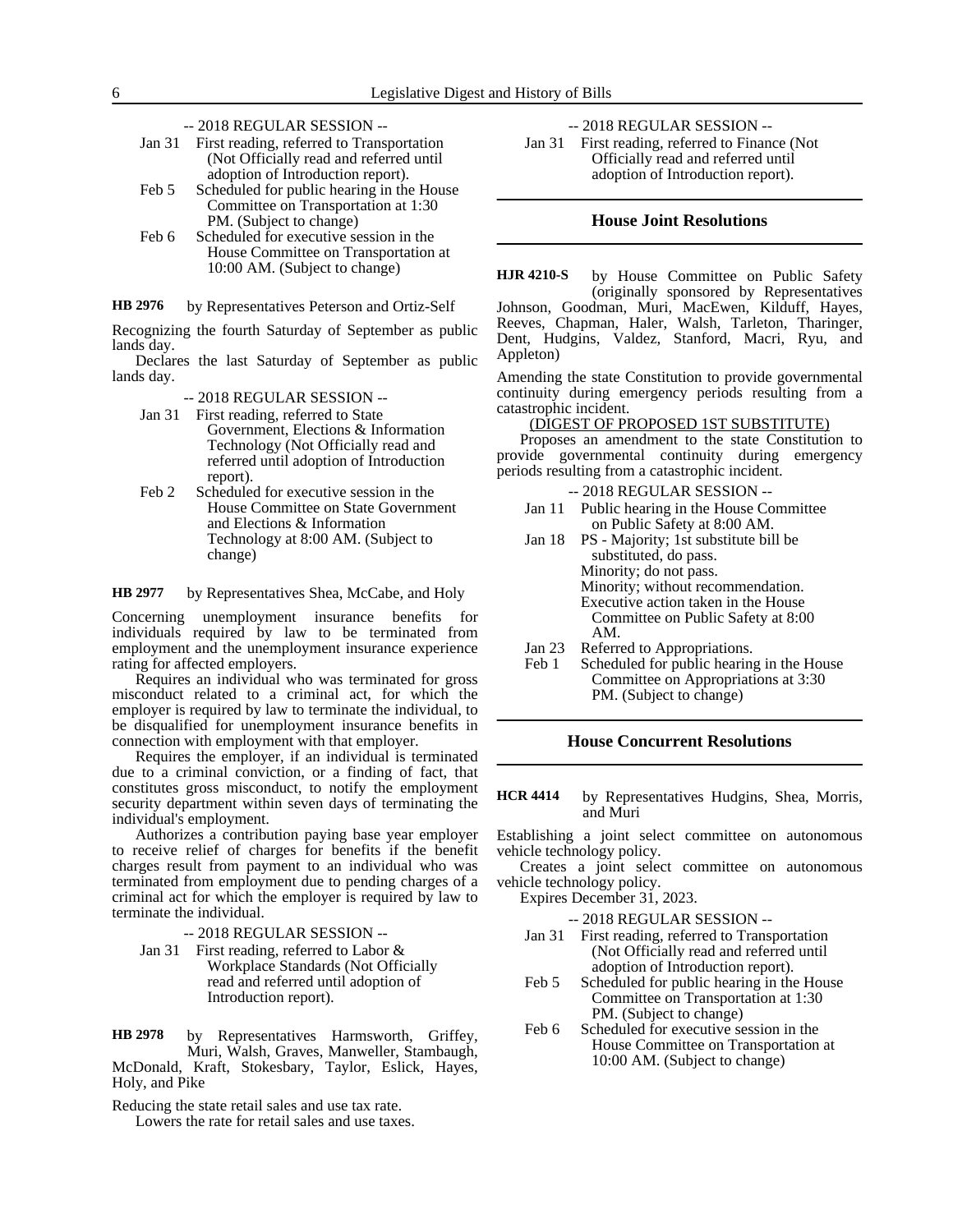### **Senate Bills**

by Senate Committee on Labor & Commerce (originally sponsored by Senators Conway, Hasegawa, Keiser, Miloscia, Hobbs, Takko, Wellman, Chase, Darneille, Hunt, and Saldaña) **SB 5492-S**

Adding training on public works and prevailing wage requirements to responsible bidder criteria.

(DIGEST OF PROPOSED 1ST SUBSTITUTE)

Requires a bidder, before award of a public works contract, to also meet the following responsibility criteria to be considered a responsible bidder and qualified to be awarded a public works project: (1) Have received training on the requirements related to public works and prevailing wage under chapters 39.04 and 39.12 RCW; and

(2) Have designated a person or persons to be trained on these requirements.

Requires the department of labor and industries to: (1) Provide the training on the public works and prevailing wage requirements; and

(2) Keep records of entities that have satisfied the training requirement, or are exempt, and make the records available on its web site.

Provides that this act is null and void if appropriations are not approved.

-- 2018 REGULAR SESSION --

- Jan 11 Public hearing in the Senate Committee on Labor & Commerce at 1:30 PM.
- Jan 15 LBRC Majority; 1st substitute bill be substituted, do pass. Minority; do not pass. Minority; without recommendation. Executive action taken in the Senate Committee on Labor & Commerce at 1:30 PM.
- Jan 17 Passed to Rules Committee for second reading.
- Jan 25 Placed on second reading by Rules Committee.

by Senate Committee on Labor & Commerce (originally sponsored by Senators Keiser, Fortunato, Conway, Miloscia, Hobbs, **SB 5576-S**

Takko, Hasegawa, Wellman, and Saldaña)

Addressing compliance with apprenticeship utilization requirements.

(DIGEST OF PROPOSED 1ST SUBSTITUTE)

Addresses apprenticeship utilization requirements on public works.

Requires awarding agencies to: (1) Monitor apprenticeship utilization hours by contractor; and

(2) Report the apprenticeship utilization by contractor and subcontractor to the supervisor of apprenticeship at the department of labor and industries by final project acceptance.

Requires the supervisor of apprenticeship to verify compliance by contractors, subcontractors, and awarding agencies of apprenticeship utilization requirements; and allows the supervisor to coordinate with the department of enterprise services, the department of transportation, the office of the superintendent of public instruction, and other agencies or organizations to assist in tracking compliance.

#### -- 2017 REGULAR SESSION --

- Feb 9 Public hearing in the Senate Committee on Commerce and Labor & Sports at 1:30 PM.
	- -- 2017 3RD SPECIAL SESSION --
- Jun 28 Executive session scheduled, but no action was taken in the Senate Committee on Commerce, Labor & Sports at 12:00 PM. -- 2018 REGULAR SESSION --
- Jan 11 Public hearing in the Senate Committee on Labor & Commerce at 1:30 PM.
- Jan 15 LBRC Majority; 1st substitute bill be substituted, do pass. Minority; do not pass. Executive action taken in the Senate Committee on Labor & Commerce at  $1:30$  PM.
- Jan 17 On motion, referred to Ways & Means.
- Jan 29 Public hearing in the Senate Committee on Ways & Means at 3:30 PM.
- Jan 30 Executive action taken in the Senate Committee on Ways & Means at 3:30 PM.
- by Senate Committee on Ways & Means (originally sponsored by Senators Palumbo, **SB 5592-S**
- Wilson, Ranker, Zeiger, Liias, Bailey, and Frockt)
- Decoupling services and activities fees from tuition. (DIGEST OF PROPOSED 1ST SUBSTITUTE)

Addresses the separation of services and activities fees from tuition.

-- 2017 REGULAR SESSION --

- Feb 7 Public hearing in the Senate Committee on Higher Education at 8:00 AM.
- Feb 9 Executive action taken in the Senate Committee on Higher Education at 8:00 AM.
- Feb 15 Public hearing in the Senate Committee on Ways & Means at 3:30 PM. -- 2018 REGULAR SESSION --
- Jan 16 WM Majority; 1st substitute bill be substituted, do pass. Minority; do not pass. Minority; without recommendation. Executive action taken in the Senate Committee on Ways & Means at 3:30 PM.
- Jan 18 Passed to Rules Committee for second reading.
- by Senate Committee on Ways & Means (originally sponsored by Senators Saldaña, Kuderer, Cleveland, Hasegawa, Darneille, Hunt, Conway, Keiser, Hobbs, McCoy, and Pedersen) **SB 5683-S**

Concerning health care for Pacific Islanders residing in Washington under a compact of free association. (DIGEST OF PROPOSED 1ST SUBSTITUTE)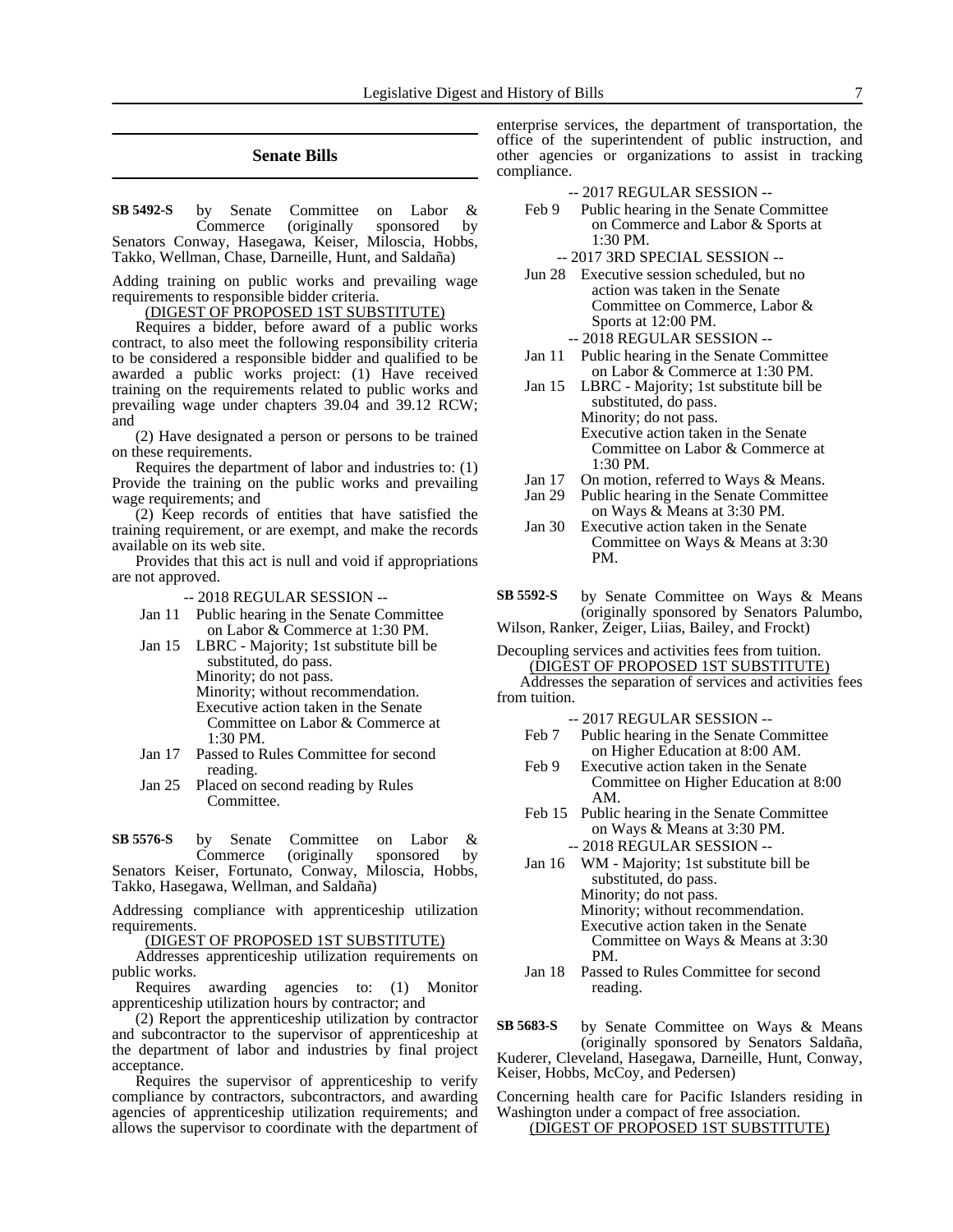Increases access to health care services for the citizens of the Republic of Palau, the Republic of the Marshall Islands, and the Federated States of Micronesia residing in this state by providing premium and cost-sharing assistance for health coverage purchased through the state health benefit exchange.

- -- 2017 REGULAR SESSION --
- Feb 14 Public hearing in the Senate Committee on Health Care at 10:00 AM.
- Feb 16 Executive action taken in the Senate Committee on Health Care at 10:00 AM.
- Feb 21 Public hearing in the Senate Committee on Ways & Means at 1:30 PM. -- 2018 REGULAR SESSION --
- Jan 16 WM Majority; 1st substitute bill be substituted, do pass. Executive action taken in the Senate Committee on Ways & Means at 3:30 PM.
- Jan 18 Passed to Rules Committee for second reading.
- Jan 25 Placed on second reading by Rules Committee.

by Senate Committee on Labor &<br>Commerce (originally sponsored by (originally sponsored Senators Wellman, Saldaña, Nelson, Keiser, Hasegawa, McCoy, Carlyle, Pedersen, Chase, Ranker, Conway, Darneille, and Kuderer) **SB 5689-S**

Establishing a statewide policy supporting Washington state's economy and immigrants' role in the workplace.

(DIGEST OF PROPOSED 1ST SUBSTITUTE)

Establishes the keep Washington working act.

Creates the keep Washington working statewide steering committee established within the department of commerce.

Requires the attorney general, in consultation with appropriate stakeholders, to publish model policies for limiting immigration enforcement consistent with federal and state law at public schools, health facilities operated by the state or a political subdivision of the state, courthouses, and shelters, to ensure they remain safe and accessible to residents, regardless of immigration or citizenship status.

Requires state agencies to review their confidentiality policies and identify changes necessary to ensure that information collected from individuals is limited to that necessary to perform agency duties and is not used or disclosed for any other purpose.

Prohibits a state agency, department, or law enforcement from using agency or department funds, facilities, property, equipment, or personnel to investigate, enforce, cooperate with, or assist in the investigation or enforcement of unconstitutional or illegal registrations or surveillance programs that target residents on the basis of race, religion, immigration status, citizenship status, or national or ethnic origin.

Prohibits state and local law enforcement agencies and school police and security departments from using agency or department funds, facilities, property, equipment, or personnel to investigate, interrogate, detain, detect, or arrest persons for immigration enforcement purposes.

-- 2017 REGULAR SESSION --

- Feb 16 Public hearing in the Senate Committee on Commerce and Labor & Sports at 1:30 PM.
	- -- 2018 REGULAR SESSION --
- Jan 10 Public hearing in the Senate Committee on Labor & Commerce at 1:30 PM.
- Jan 17 LBRC Majority; 1st substitute bill be substituted, do pass. And refer to Ways & Means. Minority; do not pass. Executive action taken in the Senate Committee on Labor & Commerce at 1:30 PM.
- Jan 18 Referred to Ways & Means.

by Senate Committee on Health & Long Term Care (originally sponsored by Senators Ranker, Rivers, Liias, Pedersen, Darneille, Chase, and Kuderer) **SB 5700-S**

Requiring training for long-term care providers on the needs of the LGBTQ population.

### (DIGEST OF PROPOSED 1ST SUBSTITUTE)

Requires adult family home licensees, assisted living facility licensees or administrators, and nursing home licensees to complete two hours on a one-time basis of department of social and health services-approved cultural competency training relating to the LGBTQ population.

Requires continuing education training for long-term care workers to include at least one hour of cultural competency training on issues relating to the LGBTQ population.

-- 2018 REGULAR SESSION --

- Jan 11 Public hearing in the Senate Committee on Health & Long Term Care at 10:00 AM.
- Jan 16 HLTC Majority; 1st substitute bill be substituted, do pass. Minority; do not pass. Executive action taken in the Senate Committee on Health & Long Term Care at 10:00 AM.
- Jan 17 Passed to Rules Committee for second reading.
- Jan 18 Placed on second reading by Rules Committee.

by Senate Committee on Early Learning & K-12 Education (originally sponsored by Senators Liias, Pedersen, Billig, Fain, Hunt, Keiser, Kuderer, and Saldaña) **SB 5766-S**

Preventing harassment, intimidation, bullying, and discrimination in public schools.

#### (DIGEST OF PROPOSED 1ST SUBSTITUTE)

Requires each school district to: (1) Adopt or amend a transgender student policy and procedure that includes addressing discriminatory harassment of transgender students and that incorporates, at a minimum, the model transgender student policy and procedure created by the state school directors' association;

(2) Share the policy with parents or guardians, students, volunteers, and school employees; and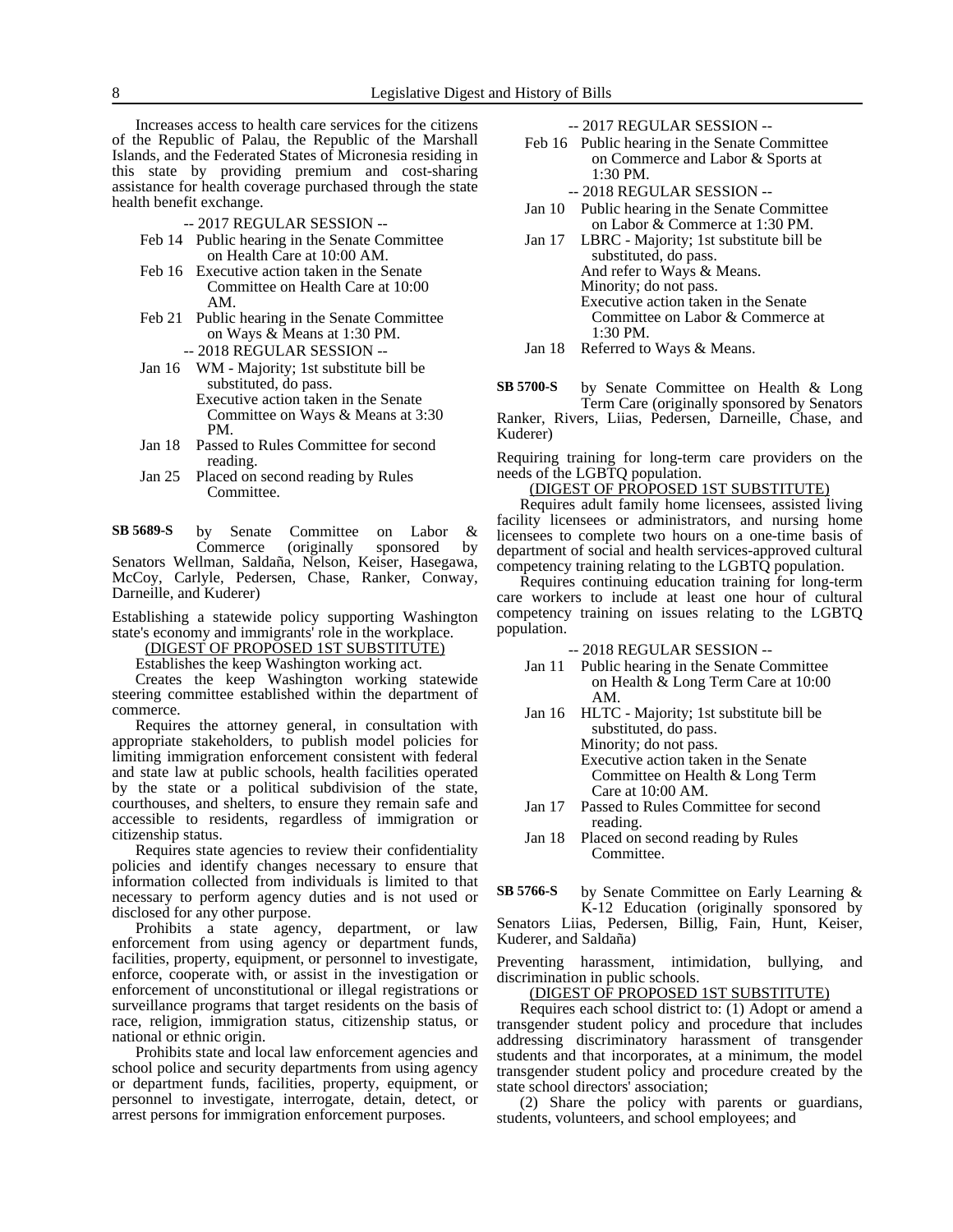(3) Designate one person in the district as the primary contact regarding the transgender student policy.

Requires the office of the superintendent of public instruction to: (1) Develop a statewide training class for those people who act as the primary contact regarding the antiharassment, intimidation, or bullying policy; and

(2) In collaboration with the department of health and the department of social and health services, review and align the questions in the healthy youth survey with the model transgender student policy and procedure created by the state school directors' association the next time these questions are reviewed.

-- 2018 REGULAR SESSION --

- Jan 11 Public hearing in the Senate Committee on Early Learning & K-12 Education at 1:30 PM.
- Jan 15 EDU Majority; 1st substitute bill be substituted, do pass. Minority; do not pass. Executive action taken in the Senate Committee on Early Learning & K-12 Education at 1:30 PM.
- Jan 16 Passed to Rules Committee for second reading.
- Jan 17 Placed on second reading by Rules Committee.
- Jan 19 1st substitute bill substituted. Rules suspended. Placed on Third Reading. Third reading, passed; yeas, 30; nays, 18; absent, 0; excused, 1. -- IN THE HOUSE --
- Jan 23 First reading, referred to Education (Not Officially read and referred until adoption of Introduction report).
- Feb 8 Scheduled for public hearing in the House Committee on Education at 8:00 AM. (Subject to change)

by Senate Committee on State Government, Tribal Relations & Elections (originally sponsored by Senators Darneille, Walsh, Rolfes, Rivers, Saldaña, Angel, Wellman, Brown, Chase, Wilson, Cleveland, Keiser, Warnick, Short, Kuderer, Becker, Ranker, Bailey, Conway, and Hunt) **SB 5780-S**

Commemorating the centennial of national women's suffrage.

(DIGEST OF PROPOSED 1ST SUBSTITUTE)

Requires the Washington women's history consortium to: (1) Provide leadership for statewide commemoration from 2018 through 2020 of the centennial pertaining to the passage by congress of the Nineteenth Amendment and its subsequent ratification by three-fourths of the state legislatures in August 1920;<br>(2) Begin preparati

preparations for the statewide commemoration;

(3) Create and distribute a portfolio of public humanities programs to engage Washingtonians and visitors with important aspects of the women's right to vote movement;

(4) Encourage private organizations, schools, institutions of higher education, public agencies, and local governments to organize and participate in activities;

(5) Coordinate with regional and national organizations and agencies with respect to their commemorative work;

(6) Coordinate with the national collaborative for women's history sites by contributing a Washington component to the development of a nationwide votes for women trail; and

(7) Administer a grant program for certain public agencies, educational institutions, and organizations to assist with the activities.

Expires July 1, 2021.

-- 2018 REGULAR SESSION --

- Jan 17 SGTE Majority; 1st substitute bill be substituted, do pass. And refer to Ways & Means. Public hearing, executive action taken in the Senate Committee on State Government, and Tribal Relations & Elections at 8:00 AM.
- Jan 18 Referred to Ways & Means.<br>Jan 30 Public hearing in the Senate Public hearing in the Senate Committee

on Ways & Means at 3:30 PM.

by Senate Committee on Labor &<br>Commerce (originally sponsored by Commerce (originally sponsored by Senators Keiser, Conway, and Palumbo) **SB 5940-S**

Creating a presumption of occupational disease for certain employees at the United States department of energy Hanford site.

#### (DIGEST OF PROPOSED 1ST SUBSTITUTE)

States that there exists a prima facie presumption, with regard to United States department of energy Hanford site workers who are covered under the state industrial insurance act, that the following diseases and conditions are occupational diseases: (1) Respiratory disease;

(2) Heart problems, experienced within seventy-two hours of exposure to fumes, toxic substances, or chemicals at the site;

(3) Cancer;

(4) Beryllium sensitization, and acute and chronic beryllium disease; and

(5) Neurological disease.

-- 2017 3RD SPECIAL SESSION --

Jun 28 Executive session scheduled, but no action was taken in the Senate Committee on Commerce, Labor & Sports at 12:00 PM.

-- 2018 REGULAR SESSION --

- Jan 10 Public hearing in the Senate Committee on Labor & Commerce at 1:30 PM.
- Jan 15 LBRC Majority; 1st substitute bill be substituted, do pass. Minority; do not pass. Executive action taken in the Senate

Committee on Labor & Commerce at 1:30 PM.

- Jan 17 Passed to Rules Committee for second reading.
- Jan 18 Placed on second reading by Rules Committee.
- by Senate Committee on Transportation (originally sponsored by Senators Takko, **SB 6009-S**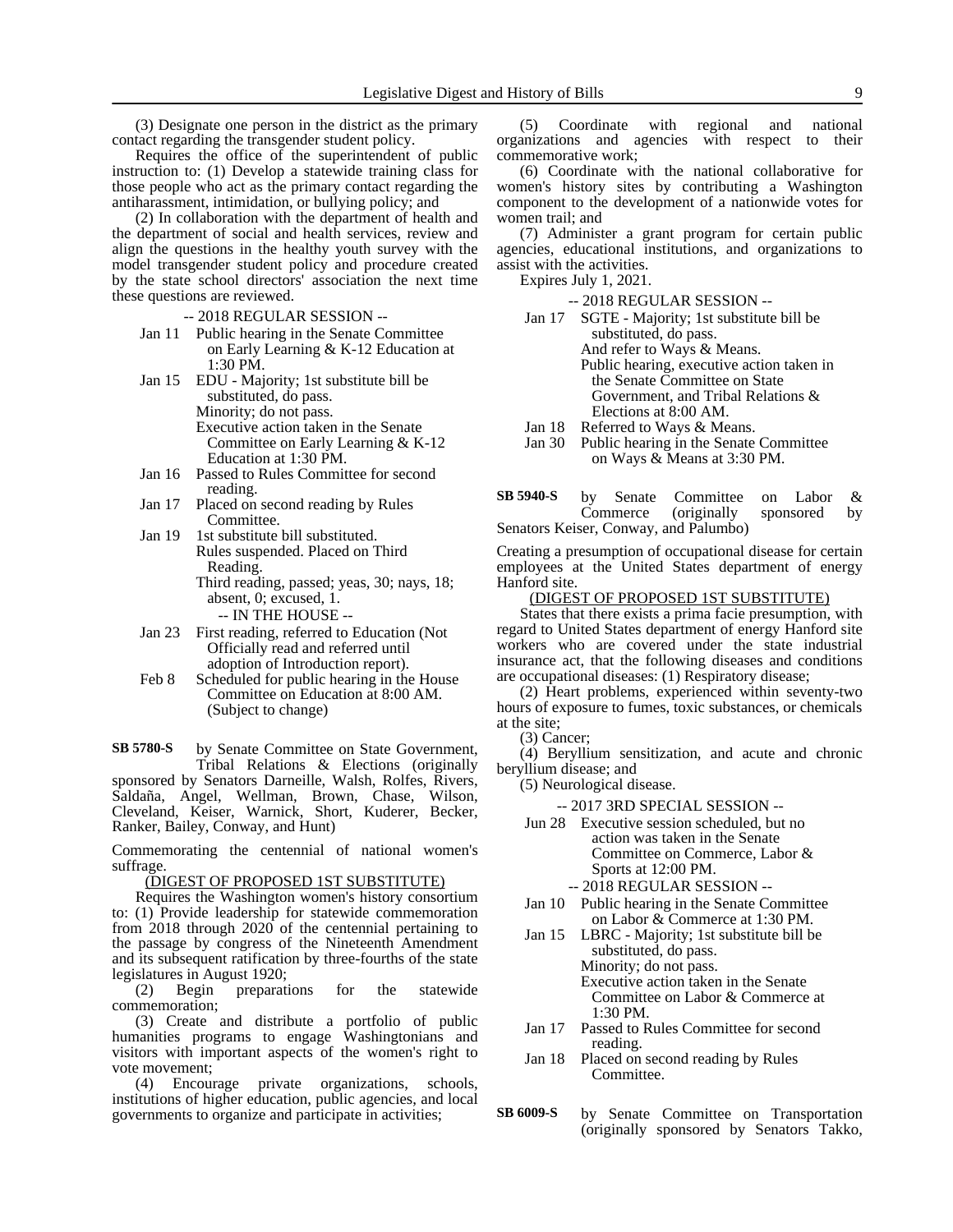Hobbs, Palumbo, Saldaña, Hunt, Conway, Chase, and Mullet)

Authorizing the issuance of personalized collector vehicle license plates.

(DIGEST OF PROPOSED 1ST SUBSTITUTE)

Authorizes a registered owner with a collector vehicle license plate to receive a personalized collector vehicle license plate upon payment of a one-time initial fee of fifty-two dollars.

Allows a person applying for a collector vehicle license plate to personalize their collector vehicle license plate by paying the additional fifty-two dollar fee, in addition to any other required fees or taxes.

Allows a registered owner to apply to the department of licensing to personalize a collector's license plate.

-- 2018 REGULAR SESSION --

- Jan 15 Public hearing in the Senate Committee on Transportation at 3:30 PM.
- Jan 17 TRAN Majority; 1st substitute bill be substituted, do pass.
	- Executive action taken in the Senate Committee on Transportation at 3:30 PM.
- Jan 18 Passed to Rules Committee for second reading.
- Jan 24 Placed on second reading consent calendar.
- by Senate Committee on State Government, Tribal Relations & Elections (originally **SB 6021-S**

sponsored by Senators Kuderer, Billig, Darneille, Palumbo, Frockt, Rolfes, Liias, Keiser, Pedersen, Hunt, Wellman, Conway, Saldaña, Hasegawa, Mullet, and Nelson)

Extending the period for voter registration.

(DIGEST OF PROPOSED 1ST SUBSTITUTE)

Allows a person to register to vote at the division of elections if in a separate city from the county auditor's office, a voting center, or other location designated by the county auditor.

Extends the period for voter registration.

Requires the secretary of state to establish procedures to enable new or updated voter registrations to be recorded on an expedited basis.

Requires the following to be included in the voters' pamphlet: For the 2018 general election, information regarding the changes in the deadlines to register to vote made by this act.

-- 2018 REGULAR SESSION --

- Jan 10 Public hearing in the Senate Committee on State Government and Tribal Relations & Elections at 8:00 AM.
- Jan 12 SGTE Majority; 1st substitute bill be substituted, do pass. Executive action taken in the Senate
	- Committee on State Government and Tribal Relations & Elections at 8:00 AM.
- Jan 15 Passed to Rules Committee for second reading.
- Jan 17 Placed on second reading by Rules Committee.

1st substitute bill substituted.

Rules suspended. Placed on Third Reading.

Third reading, passed; yeas, 29; nays, 20; absent, 0; excused, 0.

- -- IN THE HOUSE --
- Jan 19 First reading, referred to State Government, Elections & Information Technology (Not Officially read and referred until adoption of Introduction report).
- Feb 7 Scheduled for public hearing in the House Committee on State Government and Elections & Information Technology at 8:00 AM. (Subject to change)

by Senators Hasegawa, Chase, and Saldaña **SB 6584**

Concerning the motion picture competitiveness program. Removes the requirement of the department of commerce to include the following in its criteria for the approved motion picture competitiveness program: Giving preference to additional seasons of television series that have previously qualified.

- -- 2018 REGULAR SESSION --
- Jan 31 First reading, referred to Economic Development & International Trade.

by Senators Wagoner and Angel **SB 6585**

Creating the veterans service officer program.

Creates the veterans service officer program in the department of veterans affairs to provide funding to underserved eligible counties to establish a veterans service officer within the county.

Creates the veterans service officer fund.

- -- 2018 REGULAR SESSION --
- Jan 31 First reading, referred to State Government, Tribal Relations & Elections.

by Senators Wagoner and Angel **SB 6586**

Modifying qualifications for disabled veterans to receive fee exempt license plates.

Addresses the qualifications to receive fee-exempt license plates for disabled veterans and the rate of serviceconnected compensation he or she is receiving.

#### -- 2018 REGULAR SESSION --

Jan 31 First reading, referred to Transportation.

#### by Senators Hasegawa and Van De Wege **SB 6587**

Concerning the transparency of local taxing districts.

Requires an irrigation district, metropolitan municipal corporation, public utility district, diking district, drainage district, sewer improvement district, solid waste collection district, solid waste disposal district, television reception improvement district, and water-sewer district to disclose information on billing statements sent to customers as follows: An itemized listing of rates and charges, including the amount of state and local taxes collected and paid by the district or corporation, as applicable, and whether taxes are collected on behalf of other political subdivisions.